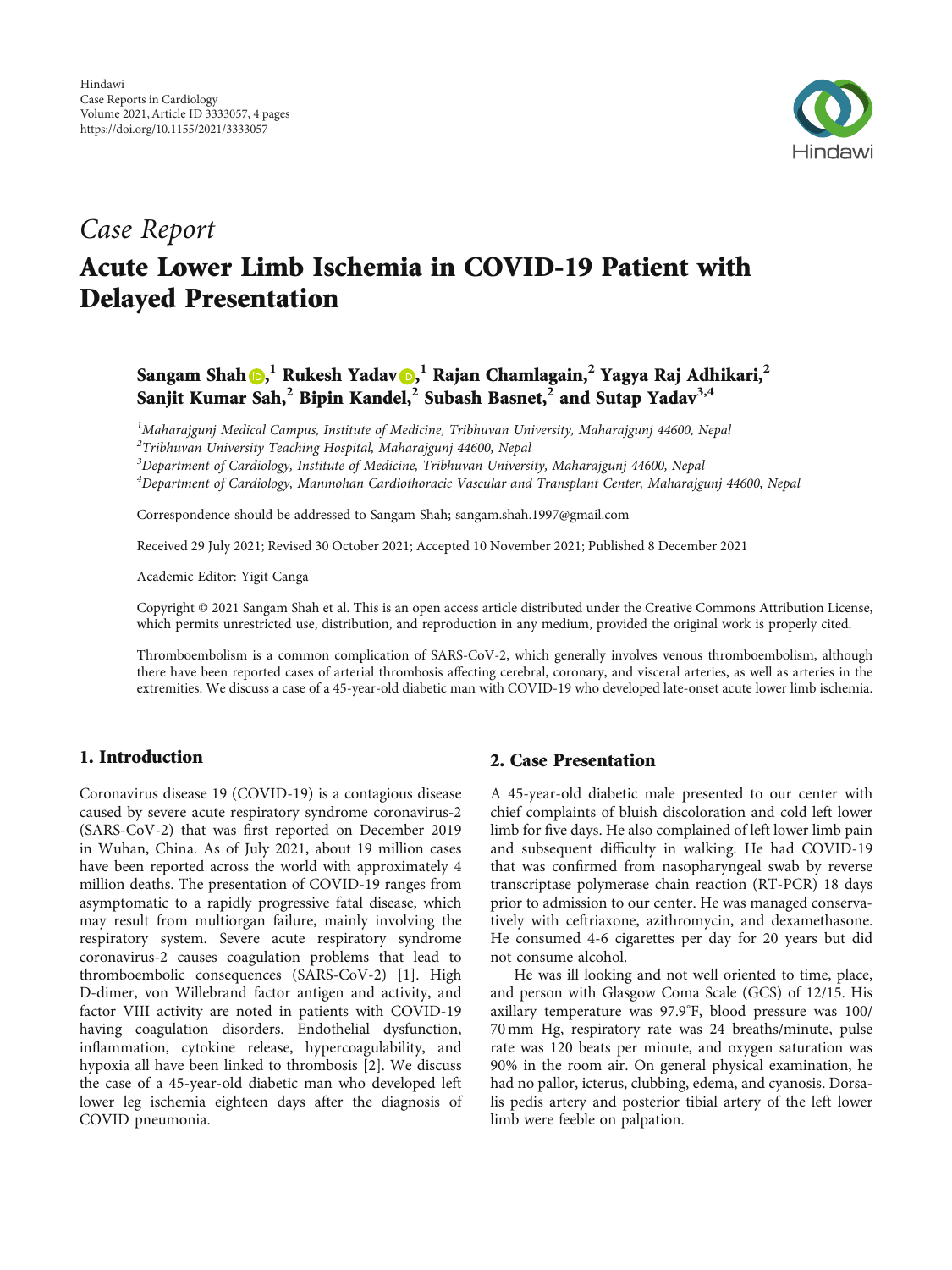Laboratory examination revealed hemoglobin 11.6 gm%, total leukocyte count 15800 cells/mm<sup>3</sup>, platelets 506000 cells/mm<sup>3</sup>, urea 7 mg/dl, creatinine 0.6 mg/dl, Na<sup>+132</sup> mEq/l, and  $K^{+4.1}$  mEq/l at the time of presentation. His random blood sugar was 283 mg/dl, and activated partial thromboplastin time (APTT) was 110 seconds. Arterial blood gas (ABG) analysis revealed respiratory alkalosis and hypoxemia. High-resolution computed tomography (HRCT) of chest showed multifocal consolidation with ground glass opacities, interlobular septal thickening, and fibrotic bands in the lungs (Figure 1). CT angiogram of abdominal aorta and bilateral lower limbs showed partially occluded thrombus in bilateral profunda femoris artery, completely occluding thrombus in left popliteal artery and tibioperoneal trunk and partially extending to left anterior tibial artery with collateral reformation of left posterior tibial artery and peroneal artery (Figure 2).

Clinically, he had Rutherford class I acute limb ischemia, and hence, he was planned for anticoagulation with unfractionated heparin (UFH). Furthermore, the patient was managed with intravenous antibiotic (ceftriaxone), analgesic (paracetamol and tramadol), rosuvastatin, metformin, aspirin (75 mg OD), cilostazol (100 mg BD), and insulin. He was kept on UFH for 10 days during hospital stay. The patient showed improvement as pain subsided and patient could walk without difficulty again, and following this, he was discharged on warfarin for a month.

On a follow-up visit after one month, he had difficulty in walking along with pain and swelling in the left lower limb. Power was 4/5 in the left knee flexion and extension, ankle extension, and dorsiflexion. Sensation for touch and temperature was decreased in the left leg. Angiogram and Doppler study showed organized clot at the level of the popliteal artery with distal flow. He was diagnosed with occlusive disease of left popliteal artery. Following this, he was managed by distal embolectomy of left superficial femoral artery. He was discharged after five days on oral medications (rivaroxaban (20 mg OD), rosuvastatin (20 mg OD), and metformin (500 mg BD)). On a follow-up after 12 days of embolectomy, he had no complications and was able to walk without pain.

#### 3. Discussion

Even with mild symptoms, COVID-19 patients might develop acute limb ischemia as seen in our case. Although acute respiratory distress syndrome (ARDS) is the most common consequence in patients with severe COVID-19, cardiovascular, thromboembolic, inflammatory, and neurologic complications are being reported more recently. Comorbidities such as cardiovascular disease, diabetes mellitus, obesity, smoking, cancer, chronic renal disease, chronic obstructive pulmonary disease, solid organ or hematopoietic stem cell transplantation, and advanced age are the risk factors for developing severe COVID-19 infection [\[3, 4\]](#page-2-0). Coagulation disorders that lead to thromboembolic events are linked to a poor prognosis. According to the study by Fournier et al. conducted in France, COVID patients with arterial thrombosis had a threefold greater mortality [\[5](#page-2-0)].



Figure 1: HRCT of chest showing multifocal consolidation with ground glass opacities, interlobular septal thickening, and fibrotic bands in the lungs.



Figure 2: CT angiogram of abdominal aorta and bilateral lower limbs showing partially occluded thrombus in bilateral profunda femoris artery, completely occluding thrombus in left popliteal artery and tibioperoneal trunk.

Embolization of a cardiac or aneurysmal thrombus or thrombophilic conditions such as antiphospholipid antibody syndrome, malignancy, or heparin-induced thrombocytopenia are the most common differential diagnoses in a patient with thrombotic abnormality. Given the huge clot size and the absence of clinical signs of endocarditis, arrhythmia, or congestive heart failure, a cardioembolic cause was ruled out in our patient. Similarly, his clinical presentation, laboratory testing, and chest imaging did not indicate the existence of a malignancy, and once COVID-19 was diagnosed, no further workup was done [[6, 7](#page-2-0)]. Patients with comorbidities including hypertension, diabetes, chronic respiratory disease, renal disease, and obesity have a higher risk of adverse outcomes [[8\]](#page-2-0).

While the majority of patients with arterial thrombosis in the literatures had the aforementioned preexisting comorbidities, it is important to note that a minority of patients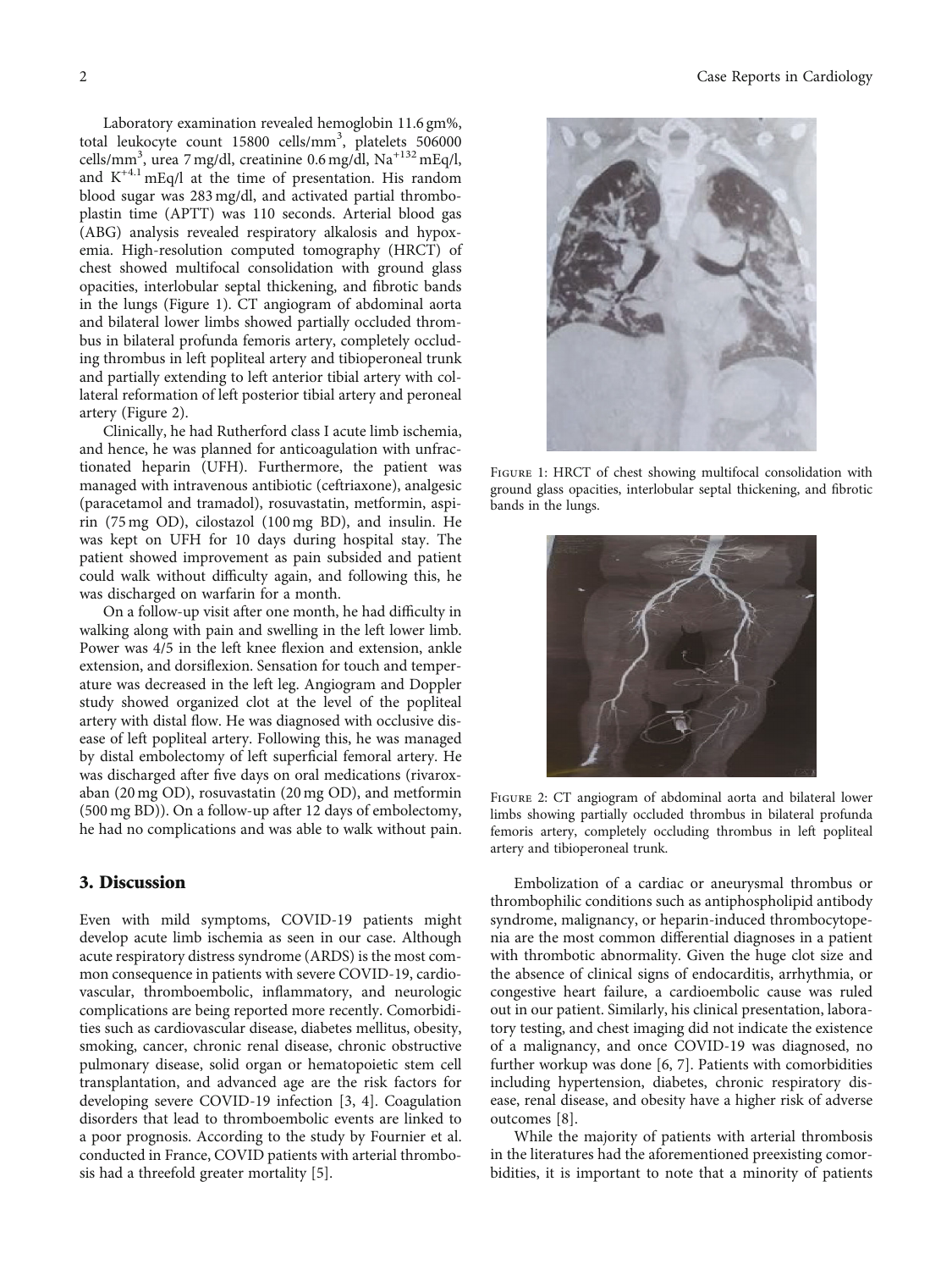<span id="page-2-0"></span>had no prior health problems or arterial disease [9]. Furthermore, the majority of documented cases of acute limb ischemia occurred in hospitalized patients to patients admitted in high dependency or intensive care units. The most common thrombotic event is venous thromboembolism, but there have been instances of arterial events such as stroke, myocardial infarction, and acute limb ischemia. Acute limb ischemia can occur with asymptomatic to moderately symptomatic patients who are hospitalized in the intensive care unit (ICU) due to severe COVID-19 infection.

Virchow triad explains the pathophysiology of arterial and venous thrombosis (hypercoagulability, stasis, and endothelial injury). Endothelial damage caused direct invasion of endothelial cells, and complement activation has been identified as another mechanism [10]. Endothelial damage can also be caused by acute-phase reactants and acute inflammatory response mediators. Blood stasis plays a role in critically ill patients with longer period of immobilization. COVID-19 patients have hyperviscosity, increased levels of factor VIII, fibrinogen, circulating thrombotic microparticles, and neutrophil extracellular traps. The suppression of complement activation prevents the thromboembolic events that also include limb ischemia and end-organ damage [11]. Bellosta et al. recently published a study that found a low revascularization success rate in a group of 20 patients [[12](#page-3-0)]. Due to the low success rate of revascularization, conservative treatment with anticoagulation is indicated. Our treatment was consistent with the European Society of Vascular Surgery (ESVS) guidelines, which encourage conservative management in patients with class I acute limb ischemia [\[13\]](#page-3-0). However, our patient's symptoms did not improve; therefore, embolectomy was performed later.

#### 4. Conclusion

Even with mild symptoms, COVID-19 patients might develop acute limb ischemia, thrombotic events like venous thromboembolism, thrombotic stroke, and acute myocardial infection. If the limb is not urgently threatened, it can be treated conservatively with UFH and with surgical embolectomy as a last resort if the symptoms do not improve. Anticoagulation alone may not be enough to relieve the symptoms of acute limb ischemia, and the ischemia may progress to the point where the limb cannot be saved. As observed in our patient, thrombotic events can occur even late in the course after COVID-19 detection.

#### Data Availability

All the required information is available in the manuscript itself.

#### Consent

The report was published with the written informed consent of the patient.

## Conflicts of Interest

The authors have no conflicts of interest to declare.

# Authors' Contributions

SS conceptualized the study, reviewed, edited the manuscript, and was in charge of the case. SS and RY wrote the original, reviewed, and edited the manuscript. SS, RY, RC, YRA, SKS, BK, SB, and SY were in charge of the case and reviewed the manuscript.

#### References

- [1] M. Panigada, N. Bottino, P. Tagliabue et al., "Hypercoagulability of COVID-19 patients in intensive care unit: a report of thromboelastography findings and other parameters of hemostasis," Journal of Thrombosis and Haemostasis, vol. 18, no. 7, pp. 1738–1742, 2020.
- [2] D. Giannis, I. A. Ziogas, and P. Gianni, "Coagulation disorders in coronavirus infected patients: COVID-19, SARS-CoV-1, MERS-CoV and lessons from the past," Journal of Clinical Virology, vol. 127, p. 104362, 2020.
- [3] S. L. Harrison, E. Fazio-Eynullayeva, D. A. Lane, P. Underhill, and G. Y. H. Lip, "Comorbidities associated with mortality in 31,461 adults with COVID-19 in the United States: a federated electronic medical record analysis," PLoS Medicine, vol. 17, p. 10.1371/JOURNAL.PMED.1003321, 2020.
- [4] C. M. Petrilli, S. A. Jones, J. Yang et al., "Factors associated with hospital admission and critical illness among 5279 people with coronavirus disease 2019 in New York City: prospective cohort study," BMJ, vol. 369, p. 10.1136/bmj.m1966, 2020.
- [5] M. Fournier, D. Faille, A. Dossier et al., "Arterial thrombotic events in adult inpatients with COVID-19," Mayo Clinic Proceedings, vol. 96, no. 2, pp. 295–303, 2021.
- [6] Y. Zhang, M. Xiao, S. Zhang et al., "Coagulopathy and antiphospholipid antibodies in patients with Covid-19," New England Journal of Medicine, vol. 382, no. 17, p. e38, 2020.
- [7] I. Harzallah, A. Debliquis, and B. Drénou, "Lupus anticoagulant is frequent in patients with Covid-19," Journal of Thrombosis and Haemostasis, vol. 18, no. 8, pp. 2064-2065, 2020.
- [8] "What's new | COVID-19 Treatment Guidelines," 2021, [https://www.covid19treatmentguidelines.nih.gov/about-the](https://www.covid19treatmentguidelines.nih.gov/about-the-guidelines/whats-new/)[guidelines/whats-new/.](https://www.covid19treatmentguidelines.nih.gov/about-the-guidelines/whats-new/)
- [9] O. Thompson, D. Pierce, D. Whang, M. O'Malley, B. Geise, and U. Malhotra, "Acute limb ischemia as sole initial manifestation of SARS-CoV-2 infection," Journal of Vascular Surgery Cases and Innovative Techniques, vol. 6, no. 4, pp. 511–513, 2020.
- [10] J. Yu, X. Yuan, H. Chen, S. Chaturvedi, E. M. Braunstein, and R. A. Brodsky, "Direct activation of the alternative complement pathway by SARS-CoV-2 spike proteins is blocked by factor D inhibition," Blood, vol. 136, no. 18, pp. 2080–2089, 2020.
- [11] S. Voicu, C. Ketfi, A. Stépanian et al., "Pathophysiological processes underlying the high prevalence of deep vein thrombosis in critically ill COVID-19 patients," Frontiers in Physiology, vol. 11, p. 10.3389/FPHYS.2020.608788, 2021.